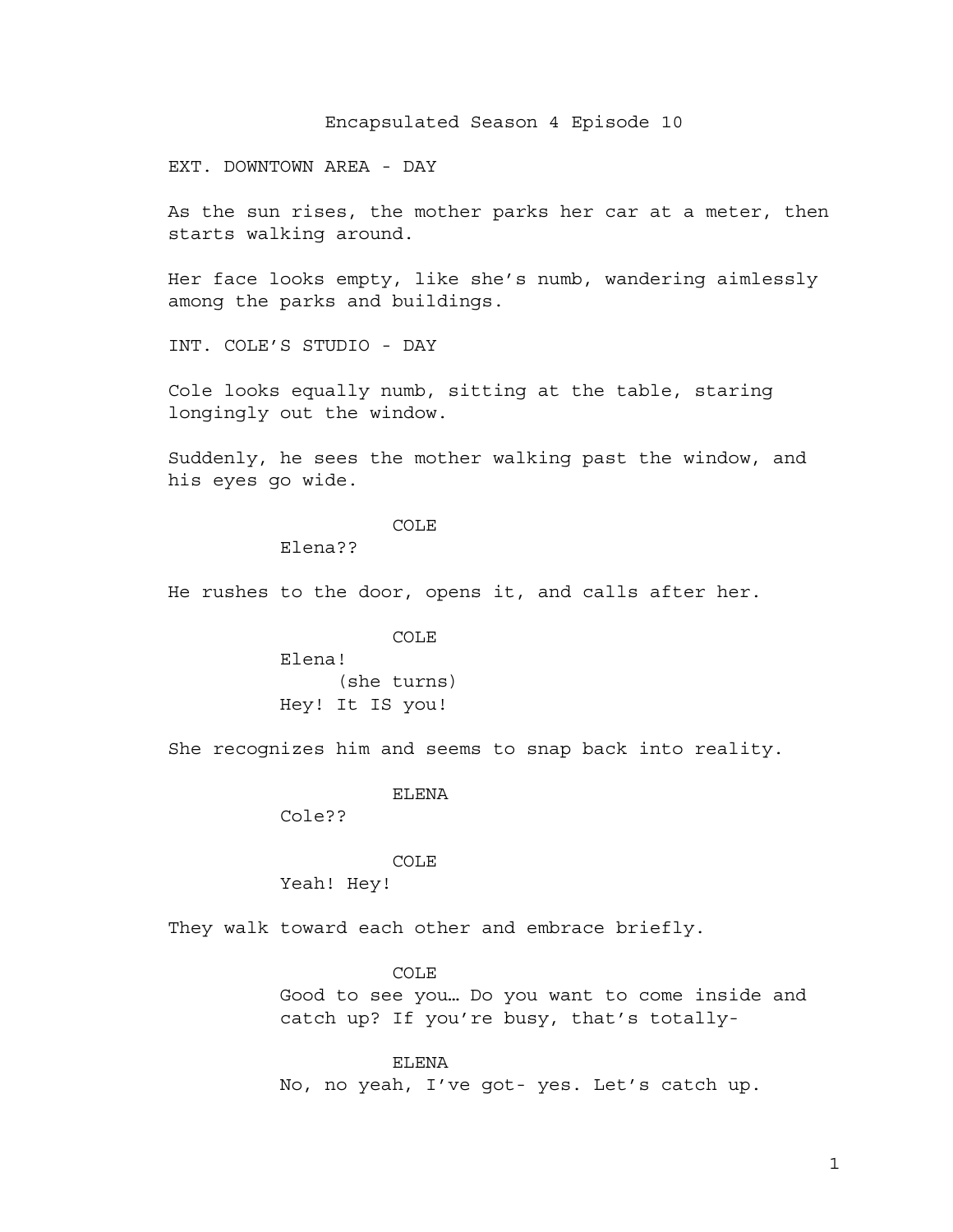# INT. COLE'S GALLERY - DAY

They're seated at the table; Elena is admiring the room.

ELENA This is a nice place.

COLE

Thanks. I also live here. (she looks confused) In the back. It's like an apartment.

ELENA

Ah. Is this supposed to be ironic, that there's no paintings on the wall?

COLE

(chuckles) No. I'm just, I'm working on a new exhibit.

ELENA

Got it. (pause) You still single?

COLE

Yeah. I prefer it though. You know how I am. (they chuckle) And you're with - I'm so sorry, I feel bad that we haven't kept in touch since graduation.

ELENA

I don't think ANYONE from our group did… (they chuckle) And yes, I married David.

COLE

David. Right. I liked him.

ELENA

Yeah… We have a… HAD a son, Jacob, but… (she sighs) I'm sorry, it's- I lost them both, yesterday, during the…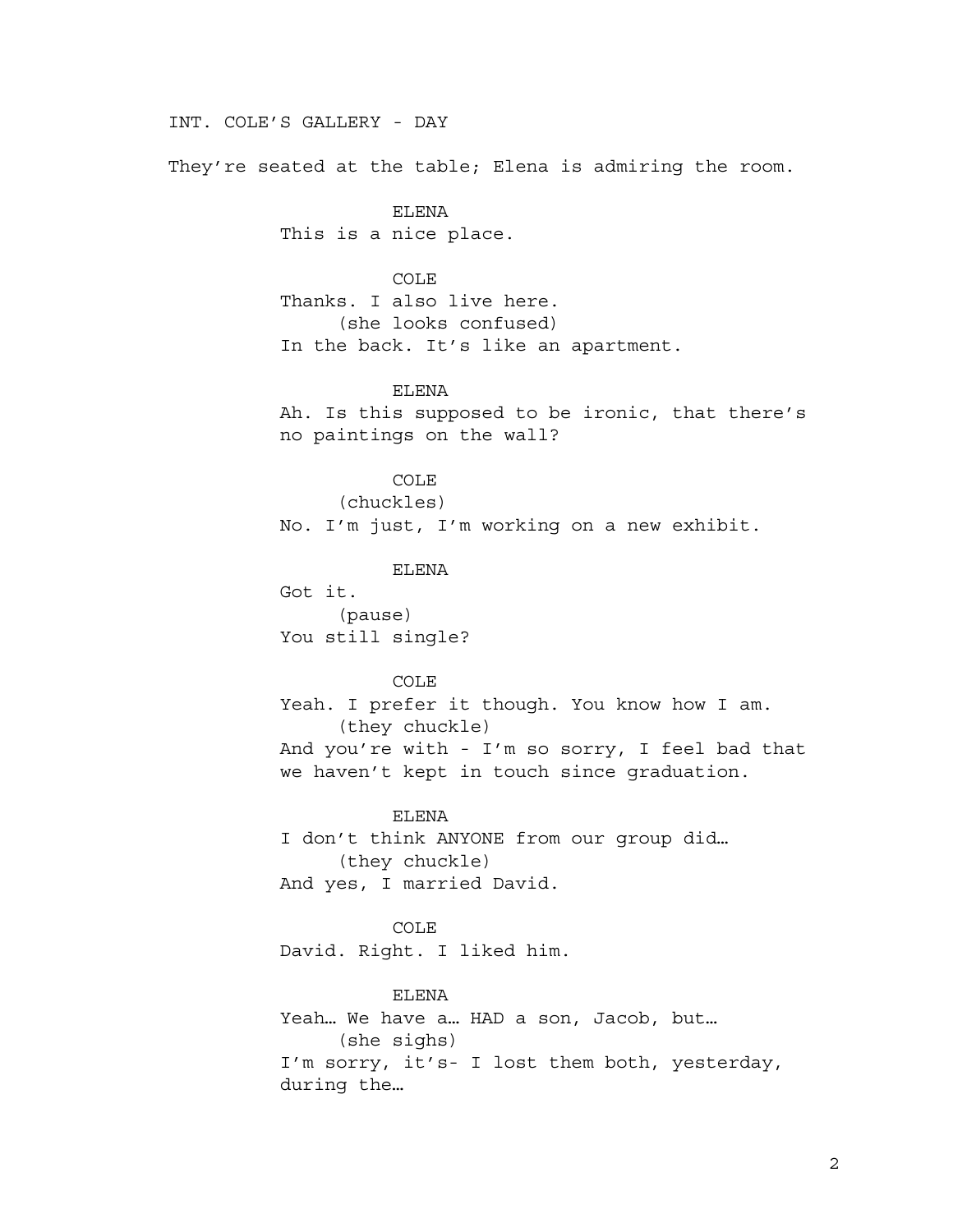Shoot… I'm so sorry…

He moves his chair closer and consoles her.

COLE I didn't realize that- If you need to go do-

# ELENA

No, no I'm-

(tearing up)

I don't know WHAT to do. I was literally just… This morning I woke up and I thought…

(she starts crying)

It's like I'm suffocating, and I'm underwater, except I'm not even SWIMMING, like I'm not even TRYING to escape. I just… I've given up, and I didn't even choose to. It just happened.

(she wipes the tears away) I'm so sorry to unload that, that's probably not what you're- Sorry…

#### COLE

No, no it's okay. I actually, I also just lost… He wasn't family, so I can't even imagine, but, we met when this all started, and we got to be pretty close…

#### ELENA

I'm sorry, that's… (she sighs)

What do you even say? Like, with everything that's been happening, what's the 'right thing' to tell people?

#### COLE

Well, my go-to is 'thoughts and prayers'. (they both chuckle) It's both compassionate AND generic.

#### ELENA

Right, yeah it conveys sympathy for ANY tragedy, without any specificity that requires you to actually CARE about the person.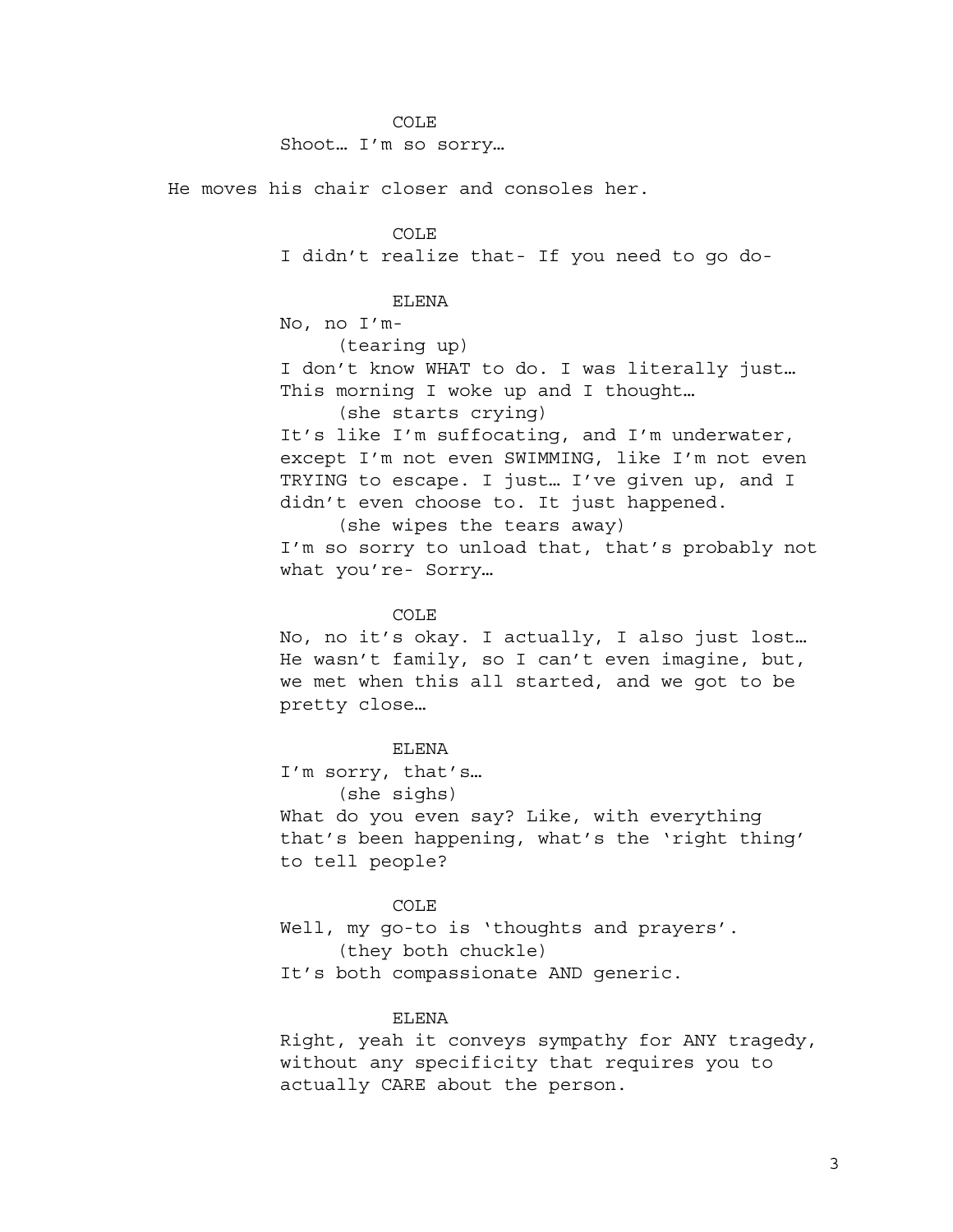It's basically perfect.

ELENA

I agree.

They both laugh, like a pressure valve being released.

ELENA You have not changed at all…

COLE Should I be offended?

ELENA (chuckles) Nah. I needed cheering up. Thanks.

COLE

Same. I needed that too.

They chuckle some more, then Elena gets up and starts perusing the gallery. Cole joins her.

ELENA

Alright, so what's your next- (she notices the tape on the wall0 Oh. Plague ten. Okay. So, you're doing like, paintings of the plagues? (she pauses) Sorry, ANOMALIES.

### COLE

(chuckles)

Yeah. It's like a, imagine if the plagues were unleashed in ancient Egypt. I'm doing a different painting for each one.

ELENA Okay, interesting. Seems redundant, but…

COLE (confused) Why's that?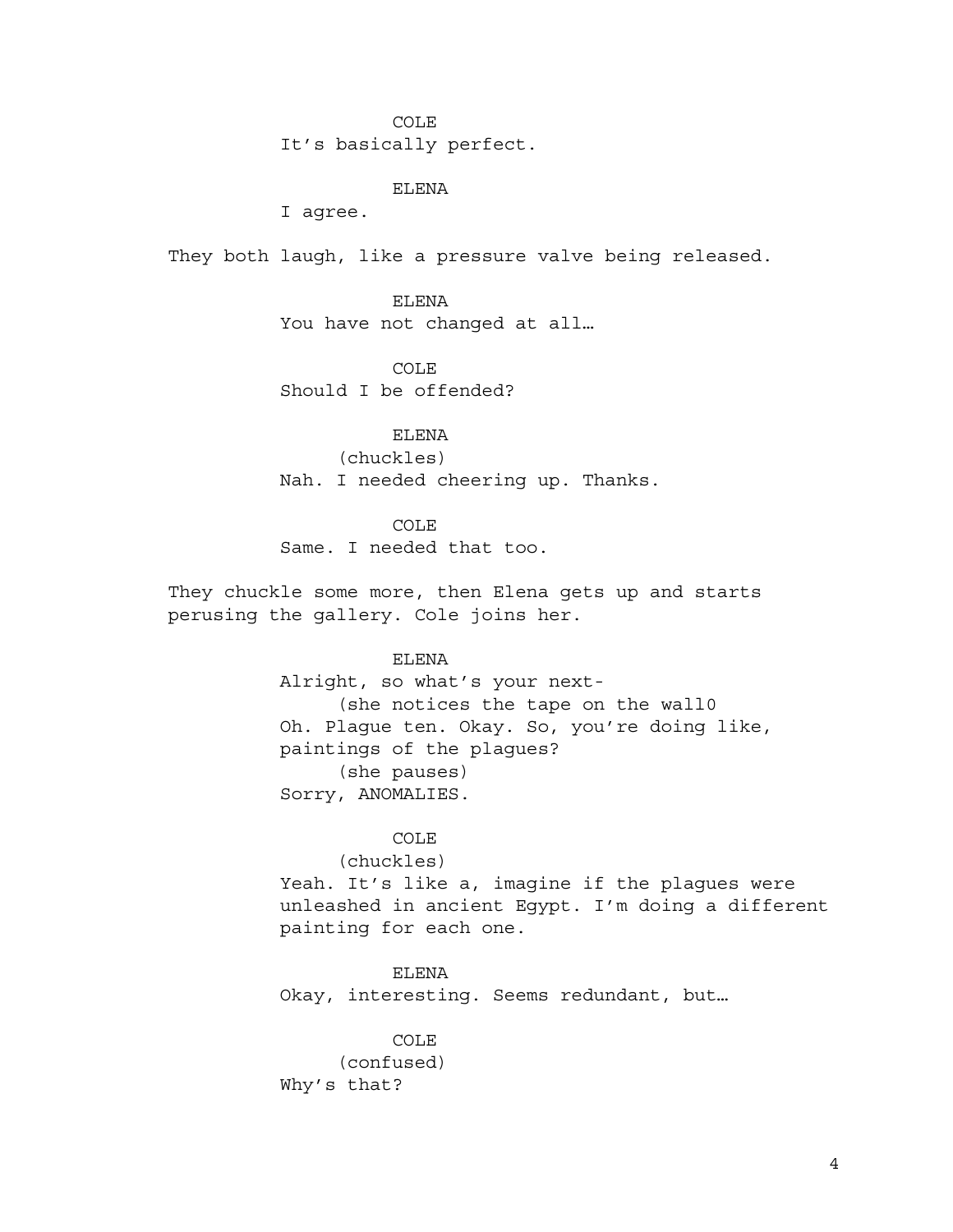# ELENA

(brushes it off) Never mind. I'm just being a critic. (she chuckles) So like, are you doing anything abstract, or modern with it? I feel like your projects always had some pull-the-rug-out irony to them.

### COLE

Well, the irony is that it's like the original plagues of Egypt, but with the modern ones.

# ELENA

Right, that's why it's redundant…

# COLE

Why? I still don't follow…

# ELENA

Because they already had the plagues.

#### COLE

Right, no yeah, but not THESE plagues. Not what WE experienced.

Now Elena is confused. She stops and turns toward him.

#### ELENA

Okay, if we're splitting hairs, you're right, they weren't LITERALLY the same exact plagues. We didn't have the SAME locusts or the SAME hail or the SAME frogs…

#### COLE

What are- no. No, those were the ones from the original story. I'm putting in the ones that- (catches himself) Sorry. I'm probably just not explaining it well.

# ELENA

No, I think I get it. I'm just- (she finds the label for the first plague) So like here. The first one. What will your painting look like?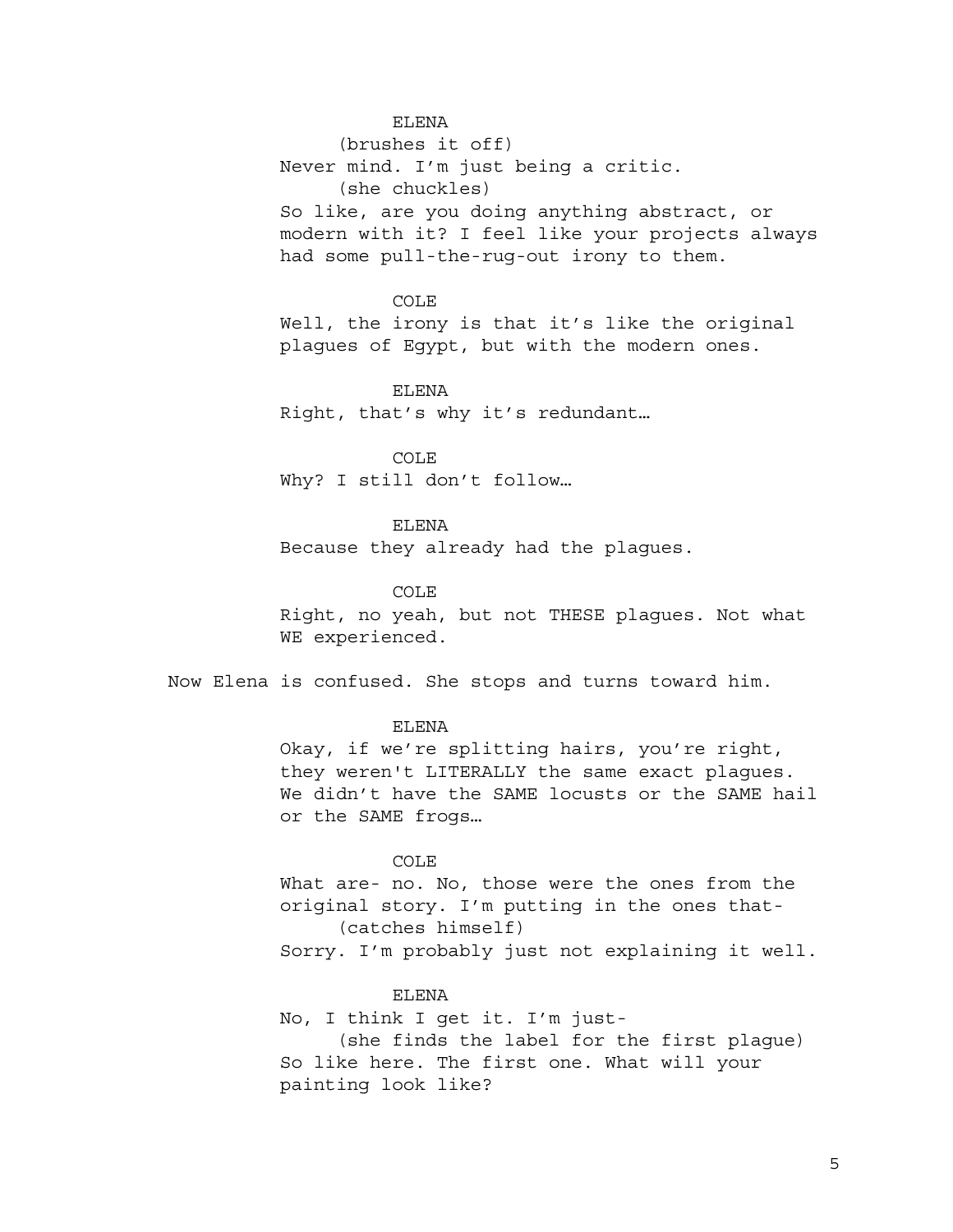So for that, it'll show Egyptians who are all passed out and asleep.

# ELENA

Why?

COLE Because that was the first one…

Elena stops again, and glares at him this time.

# ELENA

Okay, be honest, is this supposed to be part of the exhibit? Like, you gas-light people into misremembering the plagues?

#### COLE

What? No. No, that's- the first one was when everyone fell asleep. (Elena rolls her eyes) Okay, Elena, I swear, I'm not gas-lighting you. This isn't a trick. I promise.

### ELENA

Okay… So what were the other ones?

## COLE

So let me see… We had the sleep, the overflow in the stores, everything in black and white… (Elena is puzzled)

What did YOU have?

#### ELENA

Blood. Frogs. Flies. Locusts. Hail…

# COLE

Okay. So, you're saying, you remember that those happened to YOU? (she nods)

The same ones from Exodus?

ELENA

So far.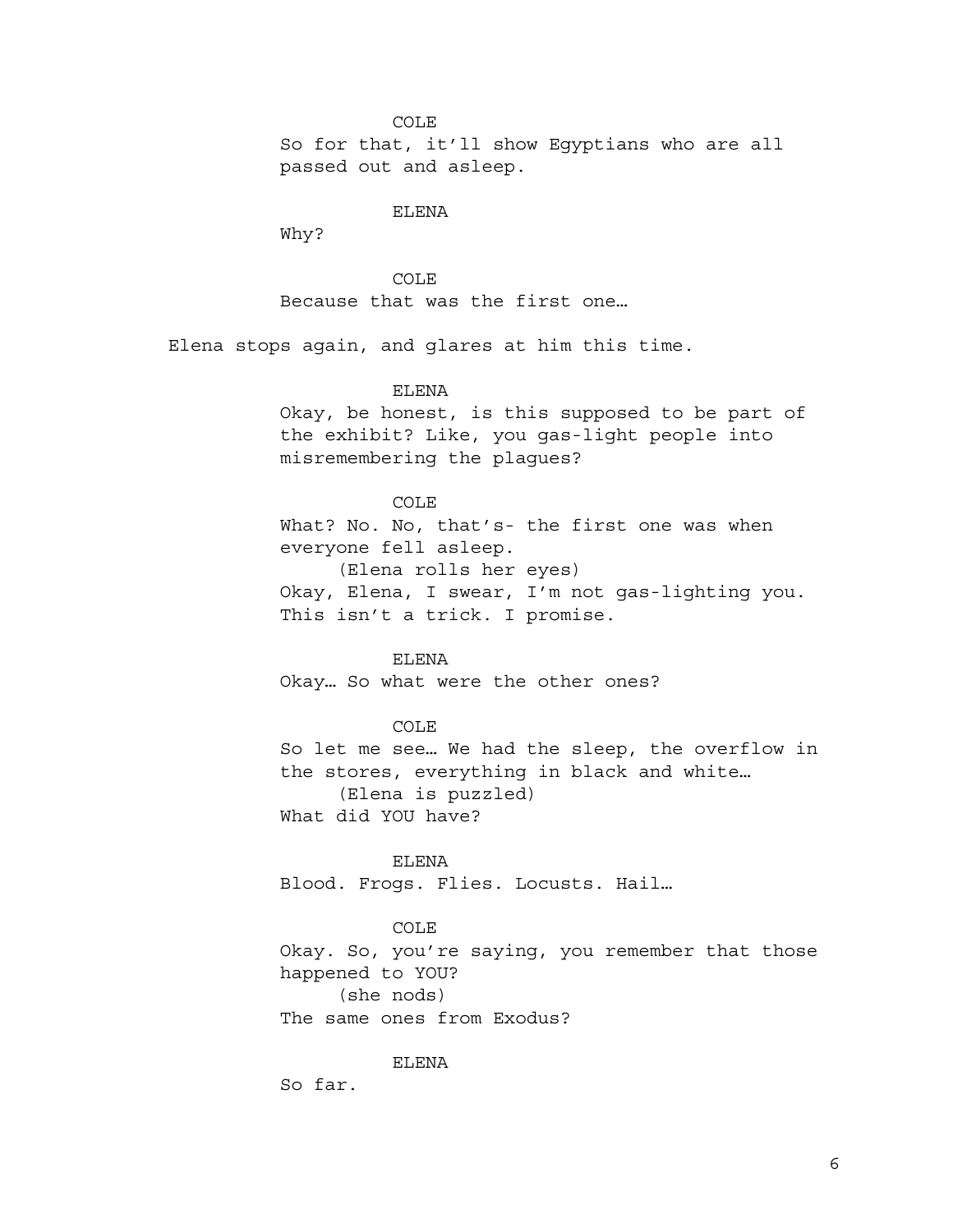So far?

ELENA Well, we've only had the first nine… (she sighs) And to think, I was so worried about the tenth…

COLE

The tenth… The tenth… Oh, the death of- (it clicks)

Right. Sorry… I'm really- (he's still confused though) What about the Modern Moses?

#### ELENA

You mean Lynn? I don't know, I haven't followed the news lately.

# COLE

Lynn?

# ELENA

Duvall. And Pauline Simon? The modern Moses and Pharaoh back-and-forth that never actually made any progress?

(Cole looks at her blankly) Jesus, Cole, this isn't funny anymore.

### COLE

I'm not- Sorry. I'm not… That's not what I remember happening. And I…

(he has an idea)

Okay. Please don't freak out. I don't mean to be disrespectful, I'm just trying to make sense of-

#### ELENA

What? Just say it.

# COLE

Well… What if the… The trauma from losing your husband and son was so intense, your brain… Re-remembered the plagues in a way that you were familiar with? Like a coping mechanism?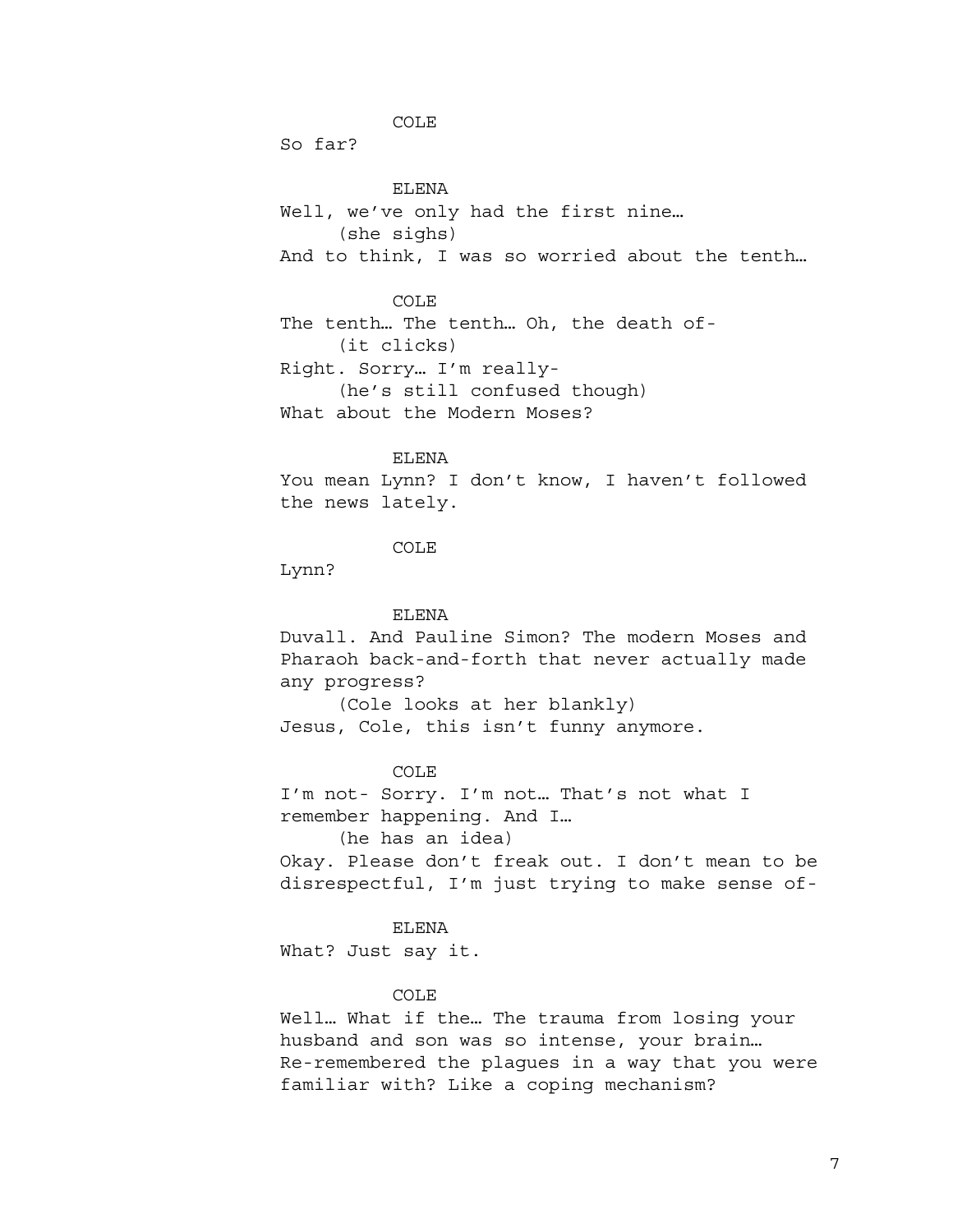# ELENA

Unbelievable…

(she starts to leave) You really HAVEN'T changed. It is SHOCKING how detached you are. Honestly.

# COLE

(follows after her) Wait, wait wait- I'm sorry. (she stops) Maybe I'M doing that. Maybe it was YOUR plagues, and I'm just misremember- (suddenly the lightbulb goes off) Oh… Ohhhh…

### ELENA

What?

# COLE

I think this is the last one… It's like… (he's suddenly in awe) It's like everyone had their own version, and now we're all in the same reality again.

# ELENA

What do you mean, the same reality?

## COLE

That's insane… So, okay, so YOU really DID experience the Moses plagues. In YOUR reality. Maybe other people did, too… Maybe there were groups for different sets of plagues…

(Elena is intrigued) And in MY reality, I experienced something else. But now, we're- We're re-combining…

### ELENA

So… Would the effects carry over? Would the- (she suddenly pulls out her phone) You better be right…

Cole is confused. She turns toward the window, dials her husband's number, and waits. It rings, no answer, and Elena starts pacing anxiously. Then somebody picks up.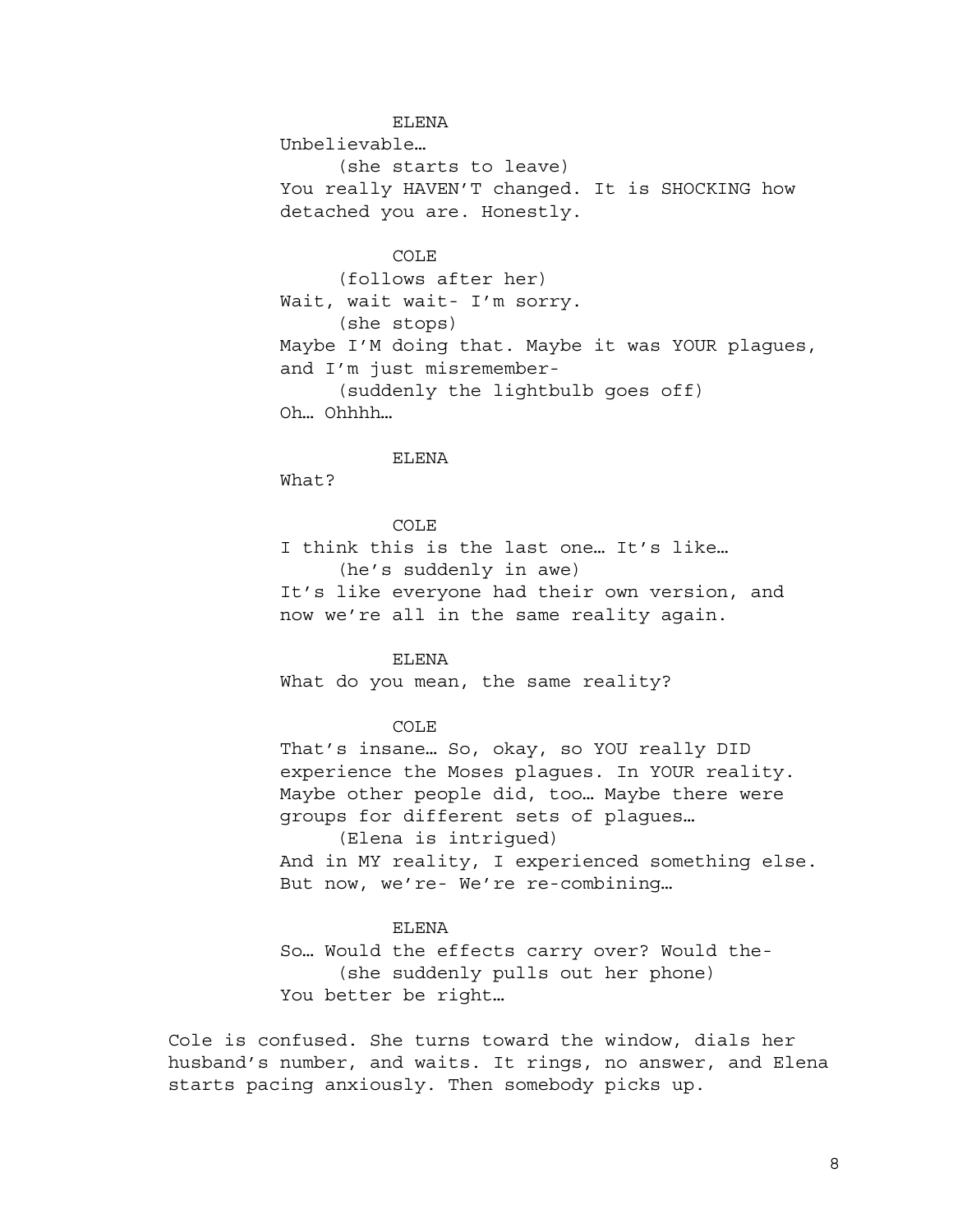DAVID (PHONE) Elena? Where are you?

ELENA

David?

(she almost drops the phone) Are you at the house? Are you okay?

DAVID (PHONE) Yeah, I'm fine. Why, is there-

ELENA Is Jacob there?

DAVID (PHONE) Yeah. He's asleep.

#### ELENA

(gasps) Can you- can you wake him up?

DAVID (PHONE) Okay… Yeah, just a second…

She paces and waits for him. Cole is starting to realize what's happening.

JACOB (PHONE)

Mommy?

She drops the phone, stares at Cole, then runs outside and sprints to her car.

Meanwhile, Cole looks up Murray's name. He checks their text message history: it's blank. Then he checks through their call history: nothing, no calls.

COLE

No, no no no no… (he dials the number) This can't be happening, this isn't…

MURRAY (PHONE) Hello? This is Murray.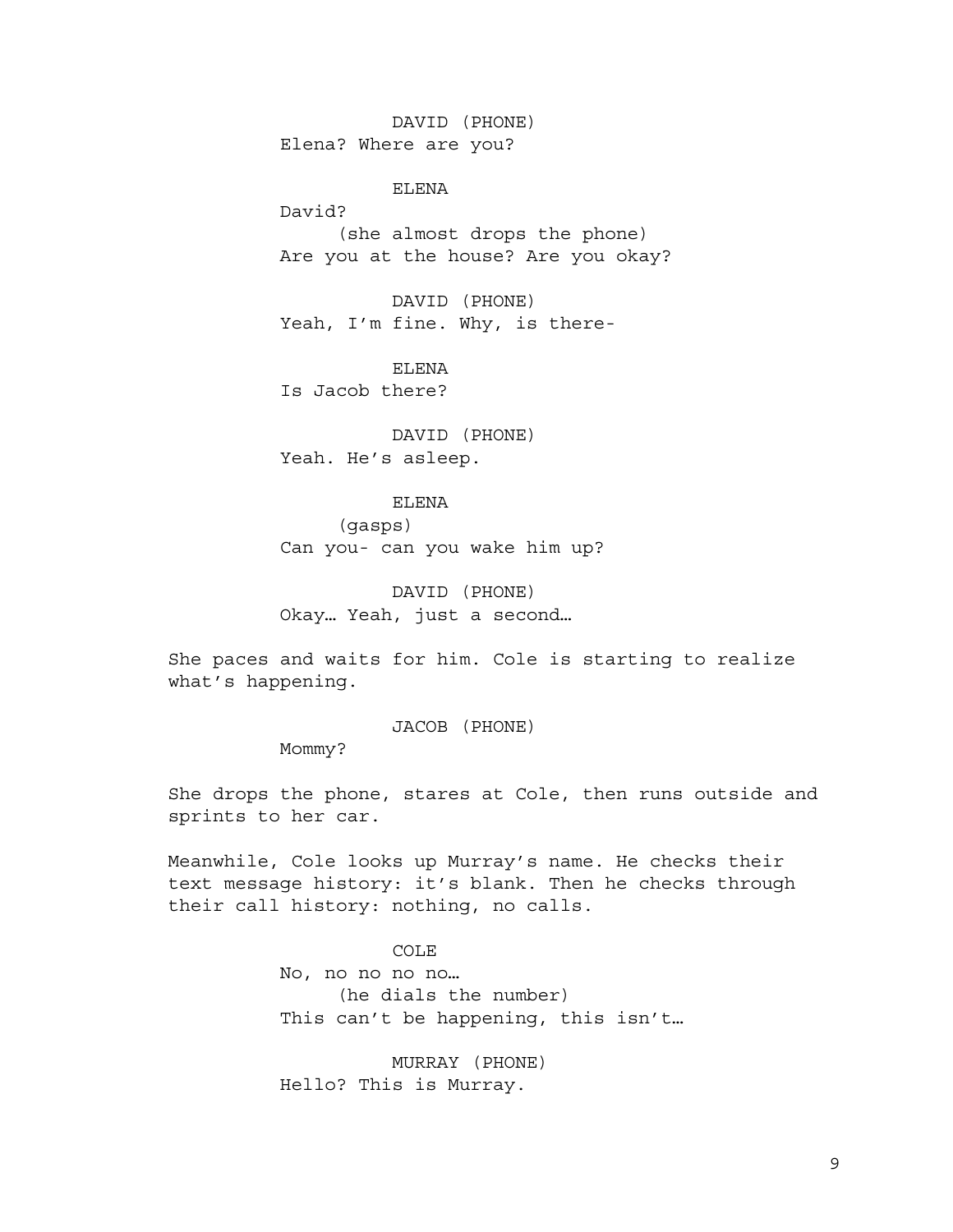Murray! Hey! It's Cole! You're- (he starts hyperventilating) You're, do you- How's it going?

MURRAY (PHONE) Good… Cole, Cole… I can't place that… I am severely hungover though…

COLE

(laughs while hyperventilating) Cole, Cole! The artist. We uh- (pacing frantically) We met on the plane, from Portland, it was… Maybe two, three weeks-

# MURRAY (PHONE)

Cole! Yeah, I remember. Hey, man! Good to hear from you again! What's up?

(Cole can't talk)

Hey, shit, you're the guy with the glass gallery aren't you? Did you get that fixed?

### COLE

Did I- No, no I, why? What do you mean?

# MURRAY (PHONE)

From the glass breaking! Wait, let me remember… (pauses)

Yeah. Because, I gotta get the order right… (chuckles)

We had the one where we SHRANK. Thank God I was in a restaurant for that one, could you imagine? Where were you? Anyways… Cause yeah, THEN it was the glass breaking. Because after that was when everything FROZE, which fricking SUCKED, because all the WINDOWS were broken, and people couldn't replace them fast enough…

(Cole collapses on the ground) Actually man, is your gallery open right now? I'm leaving town soon, but I'd love to stop by and see you before I go. I'm moving to Orlando, got a flight out tomorrow… What's it called? Wait, I can probably search for 'glass gallery…'